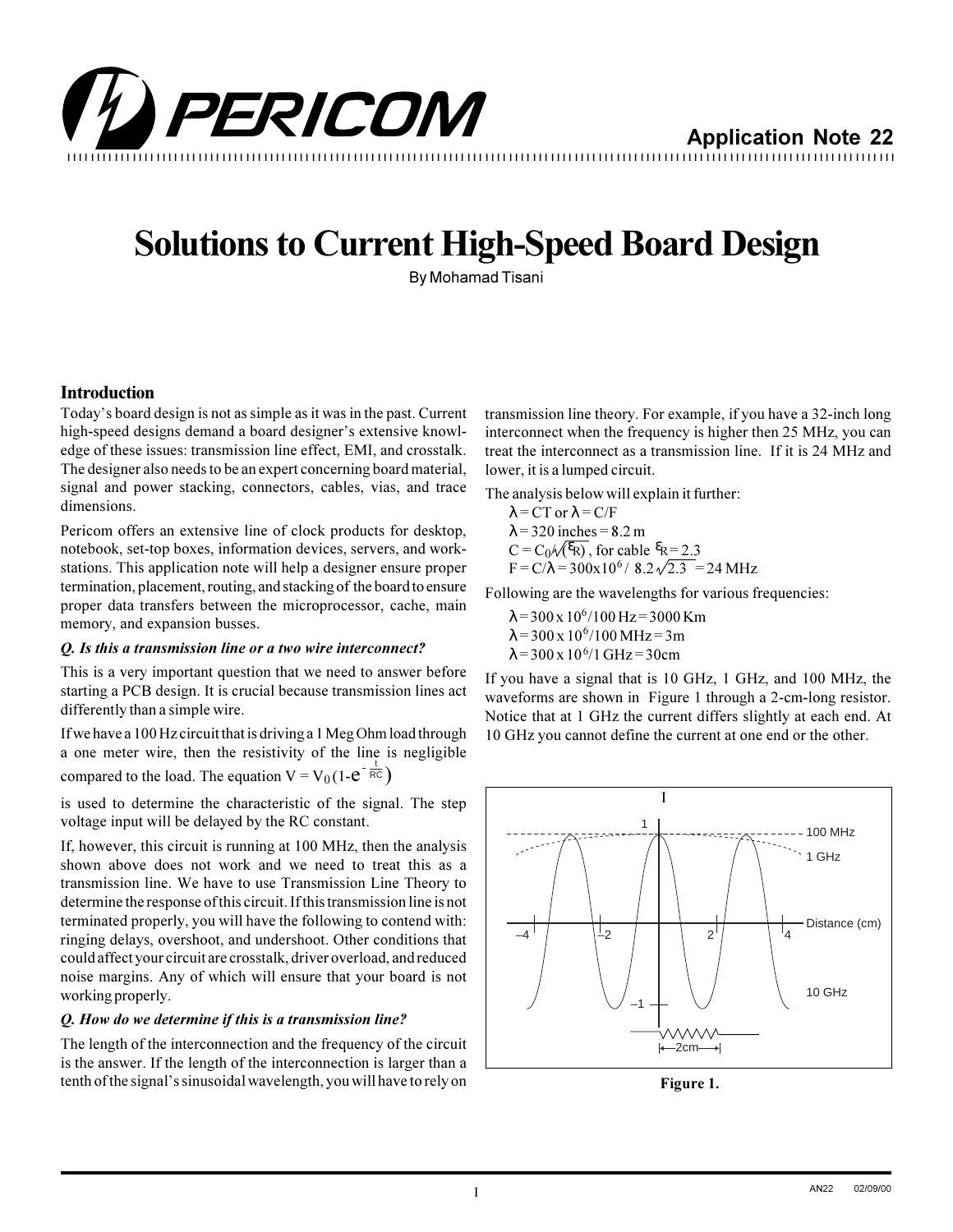

## **Application Note 22**

When discussing digital design, to determine the interconnection type, using the signal's rise time is easier then relying on the wavelength.

*Transmission line theory should be used when the signal's rise time is less then twice the propagation time Tp, or time of flight for the signal's electromagnetic wave to reach the end of the interconnect.* 

Consider the 32-inch and the 24 MHz in the previous example

 $Tp = distance/velocity$ 

Tp=81 cm  $x/\sqrt{(2.3)}/300x10^6$  = 4.15ns

This is the time it takes the magnetic wave to make a one-way trip.

2Tp = 8.3ns time it takes to make 2-way trip.

If the rise time is less then 8.3ns, it is a transmission line. If the rise is 20 percent of the period, then tr =  $0.2 \times 8.3$  ns. Then T = 41.5 ns and  $F=24$ MHz.

To save time in determining when to use transmission line theory, refer to the figure shown below.



**Figure 2. Boundary Between Wire Pairs and Transmission Line Figure 3. Microstrip** 

#### **Characteristic Impedance**

The permitivity and permeability of the medium in which it travels determines the electromagnetic wave's velocity of propagation. Velocity in free space is  $V_0 = 1/\sqrt{(\epsilon_0 \mu_0)} = 300 \times 10^6$  m/s

Permitivity ε, is the ability of a dielectric to store electric potential energy. Permitivity of free space is  $\varepsilon_0 = \frac{1}{26}$  $\frac{1}{36\pi}$ \*10<sup>-9</sup> F/m.

Permeability,  $\mu$ , is the property of a magnetic substance that determines the degree to which the substance modifies the magnetic flux in the region of a magnetic field that the substance occupies. Permeability of free space is  $\mu_0 = 4\pi * 10^{-7}$  H/m.

In free space the electromagnetic wave moves at the speed of light. Electrical signals in conducting wires propagate at a speed dependent on the surrounding medium. Propagation delay is the inverse of propagation velocity

On a PC board the wave moves at the speed of light divided by the square root of the relative dielectric constant. The following table provides some examples.

#### **Propagation Delay of Electromagnic Fields in Various Media**

| Medium                               | Delay<br>(ps/in.) | <b>Dielectric</b><br>Constant |
|--------------------------------------|-------------------|-------------------------------|
| Air (radio waves)                    | 85                | 1.0                           |
| Coax cable $(66\% \text{ velocity})$ | 113               | 1.8                           |
| Coax cable (75% velocity)            | 129               | 2.3                           |
| FR4 PCB, outer trace                 | 140-180           | $2.8 - 4.5$                   |
| Alumina PCB, inner trace             | 240-270           | 8-10                          |

The most important parameter of the transmission line is the characteristic impedance,  $Z_0$ , the effective transmission line impedance that the source signal driver sees during the signal's highspeed transition. During that transition the driver sees only  $Z_0$  and does not see the load impedance, which is at the end of the transmission line.  $Z_0 = \sqrt{L/C}$ 

#### **PCB Transmission Line**

Today's PCB are made of either Microstrip lines or Striplines.

#### **Microstrip**



This line consists of two conductors separated by dielectric. The characteristic impedance can be calculated by this formula:

 $Z_0 = (87/\sqrt{\epsilon_R + 1.41}) \ln(5.98 \text{ H}/(0.8 \text{W} + \text{T})).$ 

This is an n approximation formula that is good enough for most situations. For more precise formulas, please check the references at the end of this note.

#### **Stripline**

This line consists of a strip of conductor in the middle of two conducting planes.

The equation:  $Z_0 = (60/\sqrt{\epsilon_R}) \ln(4B/0.67\pi W(0.8 + (TW))).$ 

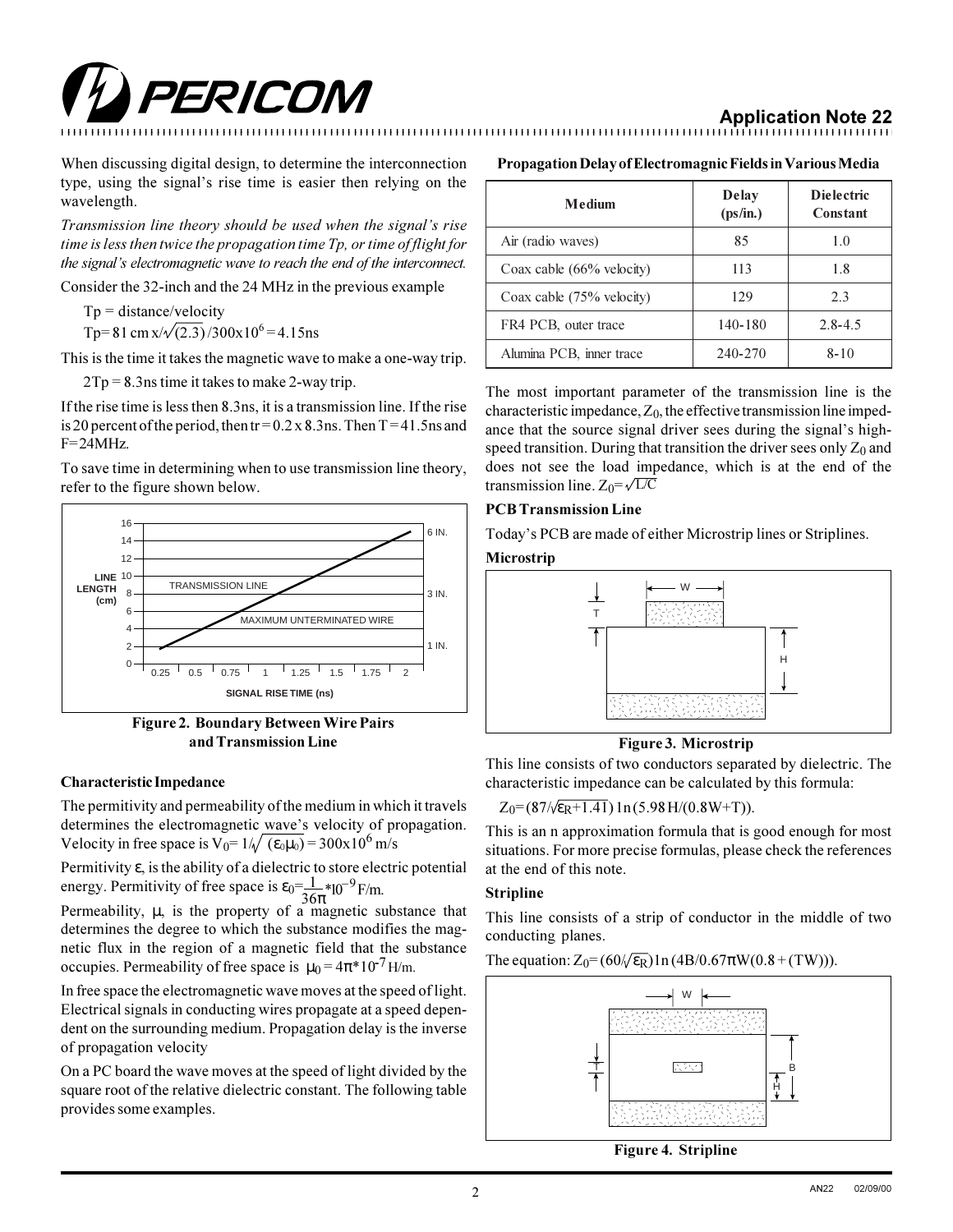

The following are some trace geometry examples:





### **Multiple Loads on a Transmission Line**

The above formulas apply if the trace have a single load . But with two or more loads use the following formulas:

$$
Z_0' = Z_0 + \sqrt{1 + C_1/C_0}
$$

$$
T'PD = tpD\sqrt{1+ C_I/C_O}
$$

Cl is the added load capacitance per unit length.

#### **Transmission Line Analysis**

When using transmission line analysis it is important to remember that if the line is not matched, then there will be reflections that will introduce ringing. Ringing will take away from the system margin. if the load impedance  $Z_1$  does not match  $Z_0$ , then the signal energy that the load does not absorb reflects back toward the source. When the reflection reaches the source, if the source impedance does not match  $Z_0$ , there is a reflection from the source back to the load. The reflections continue until the load, the source, and losses along the transmission line fully absorb the source energy.

The reflection formula can be derived by the following:

 $V_1 = V_{\text{incident}} + V_{\text{reflected}}$  $I_1 = I$  incident  $+ I$  reflected. Reflection factor  $\rho = Z_1-Z_0/Z_1+Z_0$ 

**Note:** If  $Z_1 = Z_0$  then the reflection is zero, the optimum operating situation.

If  $Z_1$  = Infiniti, then  $\rho = 1 - z0/zl/(1 + z0/zl) = 1$ 

 $p = 1$  or the whole incident wave will be reflected back if your input is 5 volts. You will then see 9 to 8 volts at the receiver, (see Fig.6)



#### **Termination Techniques**

It is very important to properly terminate the transmission line. In this section we will discuss the termination techniques available to ensure that the high-speed system board will work according to plan and with considerable noise margin. The following are several termination techniques: series, parallel, Thevenin, AC, and diodebased. Advantages and disadvantages for each will be discussed.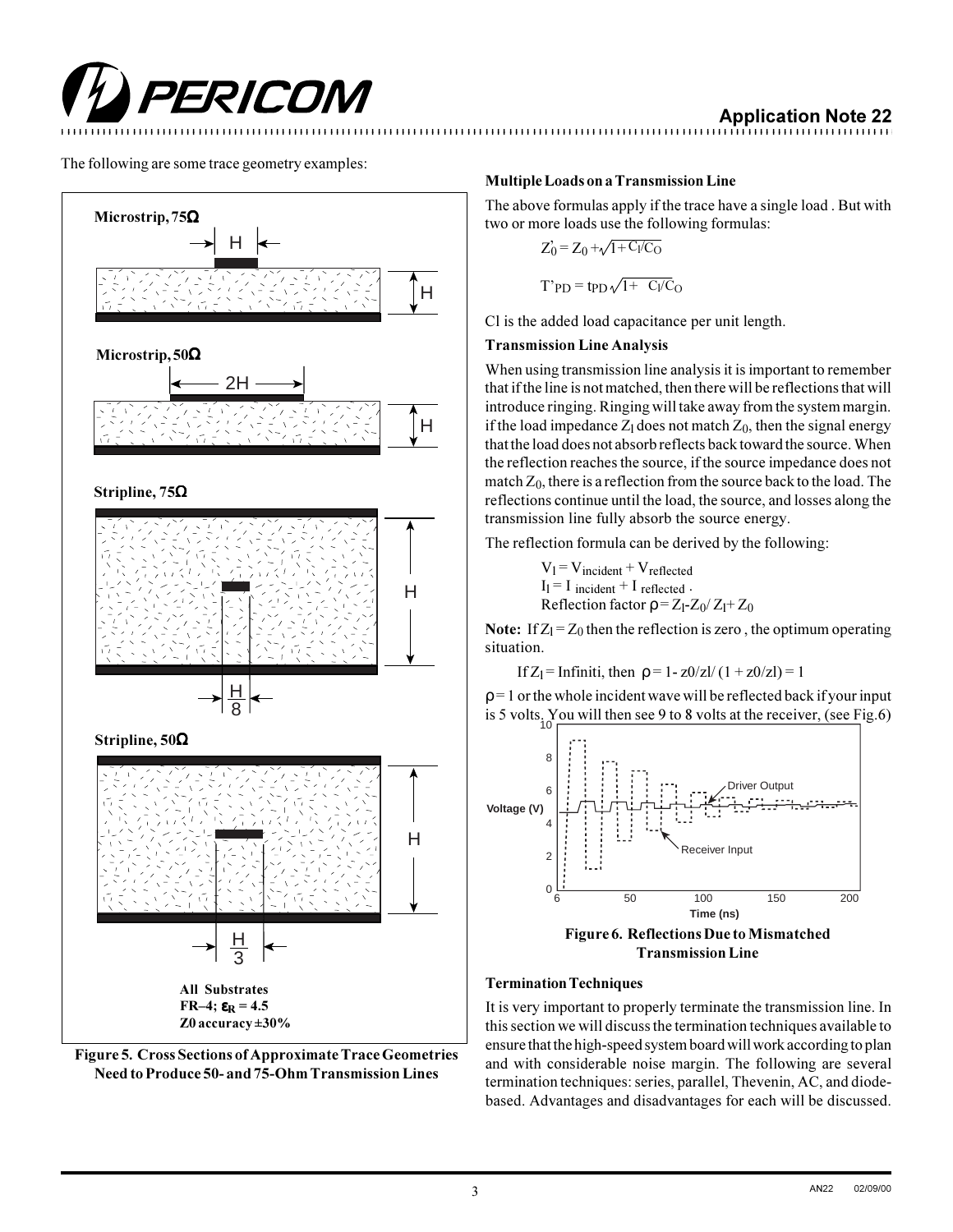

## **Application Note 22**

#### **Series Termination**

Series termination is source-end matching. Easy to apply, it is a series resistor that is inserted as close to the source as possible, see following figure:



**Figure 7. Series Terminator**

The sum of the output impedance of the driver and the series resistor should be equal to Z0 which is the characteristic impedance of the board trace. With this termination we still have a mismatch at the receiver's end. The receiver typically has very high input impedance. A mismatch will cause a reflection of the same voltage magnitude as the incident wave. The receiving device sees the sum of the incident and reflected voltages (full voltage) and the added signal propagates to the driving end. Since the line is matched at the driving end, no further reflections occur.

The series termination has the following disadvantages:

- 1. Difficult to tune the value of the series resistor so that you have a precisely matched line. The output impedance of the driver changes depending on the output and the load.
- 2. The driving end of the transmission line does not see the full voltage until the round trip. This may cause problems in multidrop systems.





- 3. To cut down the noise margin, the designer must accommodate for the delay in the setup time.
- 4. The rise time of the circuit will be slowed by the receiver's capacitive load. Therefore you have to add a delay of the  $Z_0C$ time constant.

The series termination has the following advantages:

- 1. Series termination adds only one resistor to the circuit.
- 2. This type of termination does not add any DC load.
- 3. Power comsuption is the lowest. No extra impedance is added to ground.

#### **Parallel Termination**

This is also called end termination. For this termination the designer must insert a resistor equal to the  $Z_0$  of the trace. This resistor is located close to the receiver and it is connected to ground or  $V_{CC}$ .



#### **Figure 9. Example of Parallel Termination**

The driving waveform propagates fully all the way down the transmission line. Since the transmission line is matched, there will be no reflections back and forth

#### **Advantages**

- 1. It is an easy and simple single resistor termination.
- 2. The signal's rise time is delayed by the  $Z_0C/2$  time constant as compared with a  $Z_0C$  time constant of a series termination.

#### **Disadvantages**

- 1. More power is dissipated through the termination resistor.
- 2. The driver needs to supply additional DC current to the termination resistor. If  $Z_0 = 50$  ohms, the DC current can be very high.  $I = 5/50 = 100$  mA; large for CMOS circuitry.
- 3. This termination to ground will cause the falling edge to be faster then the rising edge. This might change the duty cycle.

#### **Thevenin Termination**

This is also called dual termination. Two resistors R1 and R2 are connected to the receiver as shown in the following figure:



**Figure 10. Example of Thevenin Termination**

$$
Z0=\frac{R_1R_2}{R_1+R_2}.
$$

We must not exceed IOH and IOL max. This circuit is not recommended in TTL or CMOS circuits owing to the large currents required in the HI state.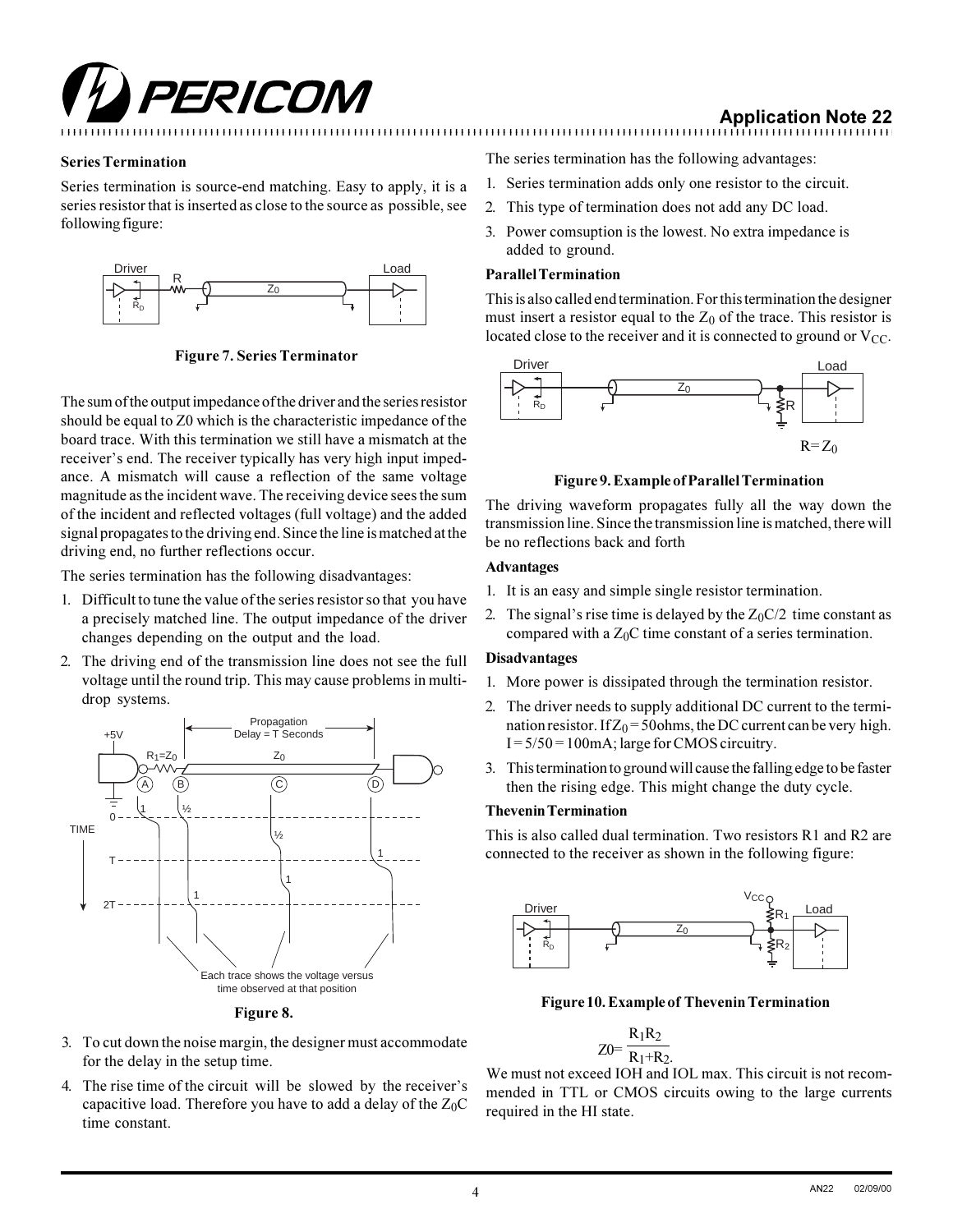

## **Application Note 22**

#### **Other terminations that are not recommended**

#### **AC Termination**



**Figure 11. Example of AC Termination**

#### **Diode Termination**



**Figure 12. Example of Schottky Diode Termination**

#### **Decoupling Capacitors**

Every printed circuit board needs large bypass capacitors to balance the inductance of the power supply wiring. Every capacitor has some lead inductance that increases as the frequency goes higher. That is why it is very important to place the capacitors as close to the  $V_{CC}$  pin on the chip as possible.

To reduce the series lead inductance effect, avoid the following:

- 1. long traces larger then 0.01 inch between the capacitor pad and the via.
- 2. use of capacitors other than surface mount.
- 3. skinny via holes less than an 0.035-inch diameter.

Pericom's clock product lines uses high-precision integrated analog PLLs that are sensitive to noise on the supply and ground pins which can dramatically increase the skew and output jitter.

For maximum protection connect a 0.1µF and a 2.2 nF capacitor to every digital supply pin. Also use three 4.7µFs, one 220nF, and one 2.2µF capacitor on the analog supply pin. Connect the other side to the analog ground pin. If you are limited on space a 0.1µF capacitor on every supply line will work.

Place a  $10\mu$ F cap from the main Power Island to the power plane supplied to the clock chip.

Use high quality, low ESR, ceramic surface-mount capacitors.

#### **Stacking**

At low speeds currents follow the least resistant path, but at high speeds the current follows the least inductance path. The lowest inductance return path lies directly under the signal conductor, thereby minimizing the total loops between the outgoing and returning paths. That is why, if possible, it is important to separate the signal layers by ground planes. Also, do not cut part of the ground plane to be used for a signal's path. That is totally unacceptable, because it will increase crosstalk considerably. Besides, it does not provide a clean return to those signals. Also use lower trace impedance since it will lower undershoot and overshoot. Best to use FR-4 material for board fabrication.

Use 4- layer stack-up arrangement. Make sure you have a signal layer followed by the ground layer, then the power layer, and finally the second signal layer. See Figure 13. shown below:



**Figure 13. Four-Layer Board Stack-up**

#### **Clock routing and spacing**

To minimize crosstalk on the clock signals, we must use a minimum of 0.014-inch spacing between the clock traces and others. If you have to use serpentine to match trace lengths on similar chips, make sure that you have at least 0.018-inch spacing for those serpentines. Serpentines are not recommended for clock signals.



**Figure 14. Clock Trace Spacing Guidelines**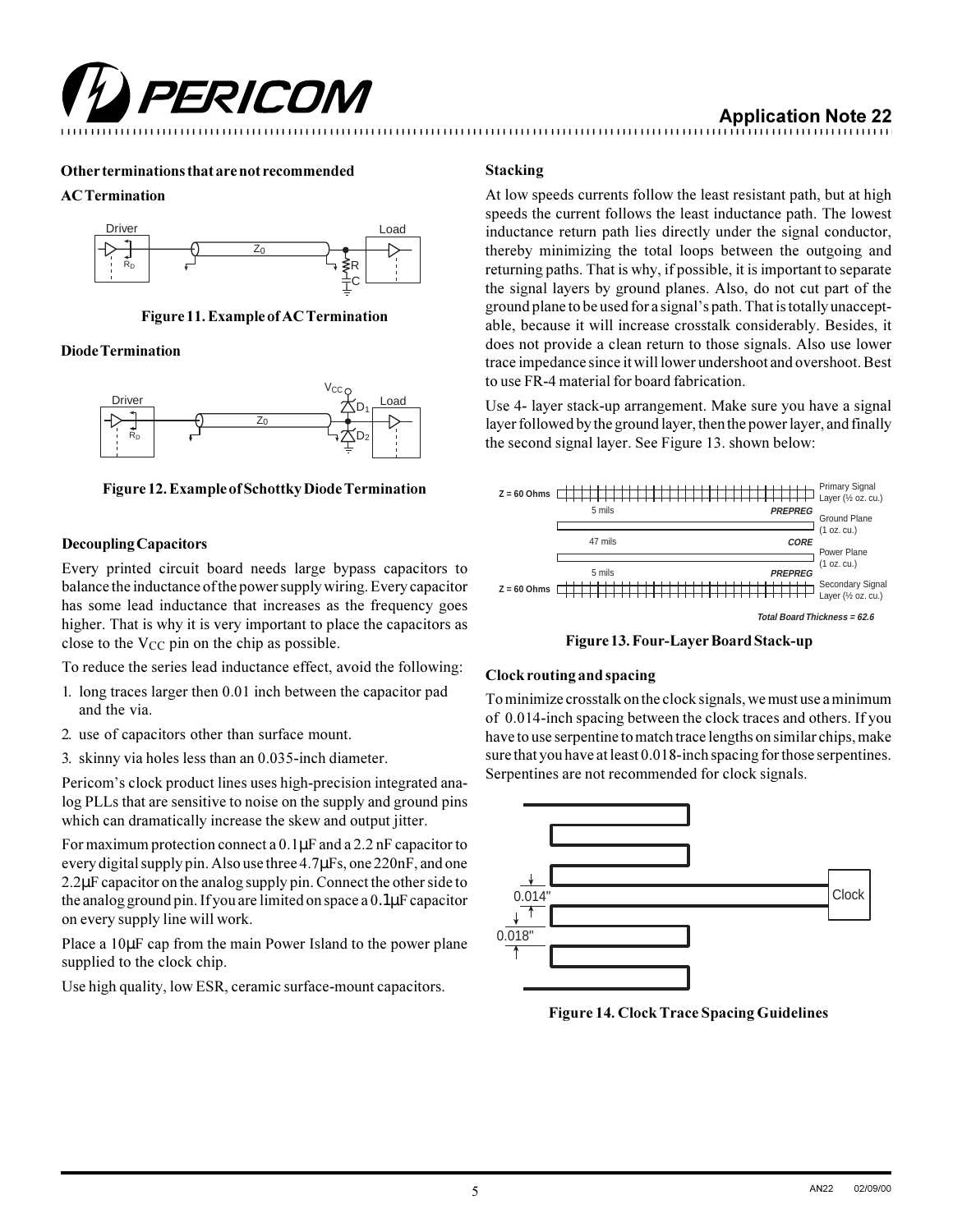

As we discussed in an earlier section, you need to terminate the transmission line. Use a series resistor closest to the source to drive the transmission line. Most of Pericom clock products have approximately an 25-ohm output impedance, so, if the impedance or the transmission line is 65 ohms, use a series resistor of 40 ohms . Clock traces should be between 1- and 10-inches long. To verify that the clock delay, undershoot, overshoot, and skew are within the system's AC parameters, it is important that the designer perform prelayout and post layout signal integrity simulation on the clock lines. Pericom Provides IBIS models for the entire clock product line.

If you are forced to make a tee perform the following:



**Figure 15. Series Termination, Multiple Loads**

#### **General Guidelines**

- 1. Limit your trace lengths. Longer traces display more resistance and induction and introduce more delays. It also limits the bandwidth which varies inversely with the square of trace length.
- 2. Use higher impedance traces. Raising the impedance will also increase the bandwidth. Use 65-ohm impedance.
- 3. Do not use any clock signal loops. Keep clock lines straight when possible.
- 4. For related clock signals that have skew specifications, match the clock trace lengths. For example, PCI expansion slots.
- 5. Do not route any signals in the ground and  $V_{CC}$  planes.
- 6. Do not route signals close to the edge of the PCB board.
- 7. Make sure there is a solid ground plane beneath the clock chip.
- 8. The power plane should face the return ground plane. No signals should be routed between.
- 9. Route clock signals on the top layer and make sure that there are no vias. Vias change the impedance and introduce more skew and reflections.
- 10. Do not use any connectors on clock traces.
- 11. Use wide traces for power and ground.
- 12. Keep high-speed switching busses and logic away from the clock chip.
- 13. Place the clock chip in the center of all chips, so that clock signal traces are kept to a minimum.

#### **References**

1. Johnson, H.W., and Graham, M., "High-Speed Digital Design"

Prentice Hall, 1993.

2. "Pentium Pro Processor GTL + Guidelines",

Intel AP-524, March 1996

- 3. C. Pace "Terminate Bus lines to Avoid Overshoot and Ringing", EDN, pp227-234 Sept -1987
- 4. J.Sutherland "As Edge Speeds Increase, Wires Become Transmission Lines", EDN, pp75-85 Oct - 1999
- 5. K. Ethirajan "Termination Techniques for High Speed Busses",

EDN pp60-78 Feb 1998.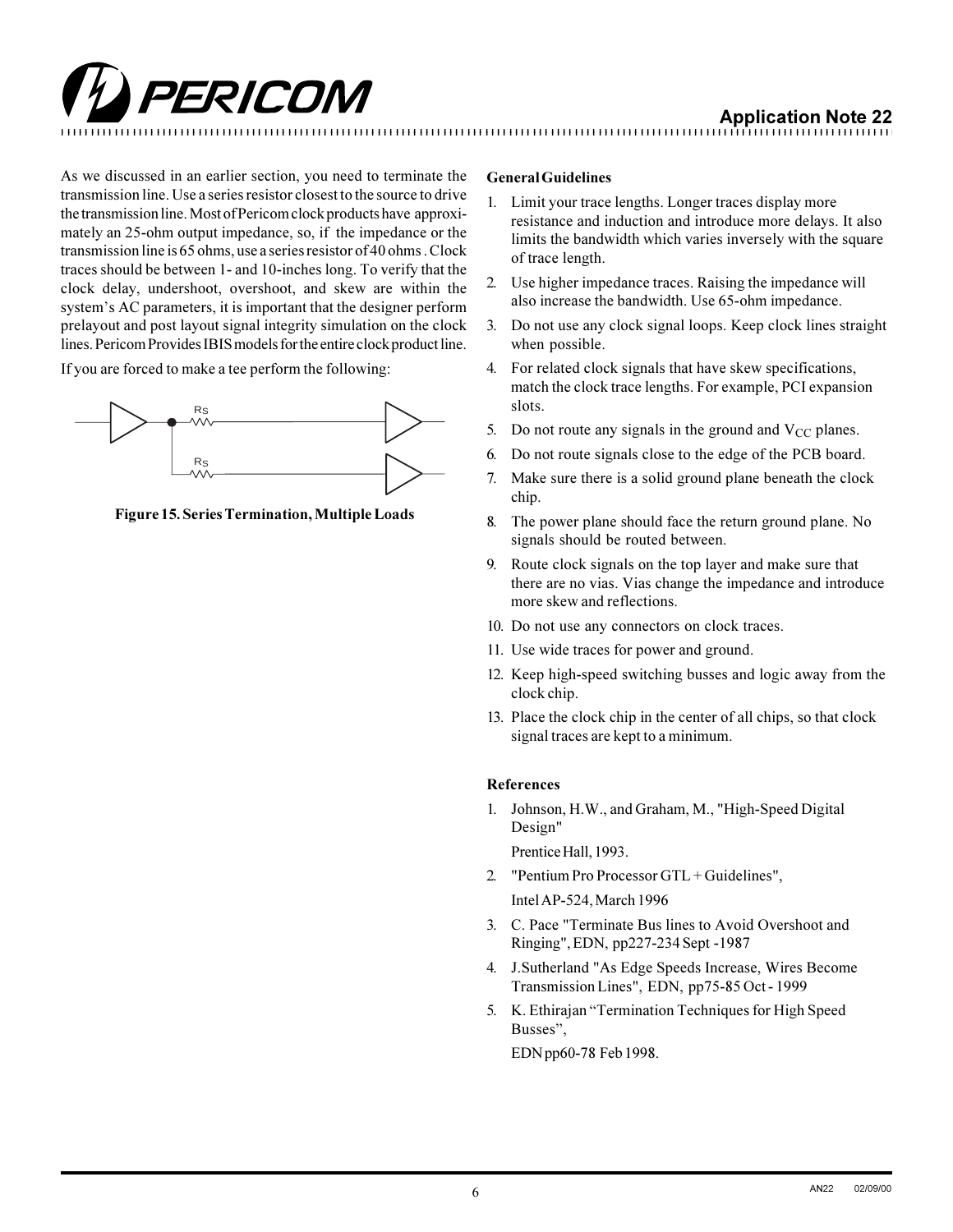



**Figure 16. Schematic Drawing**